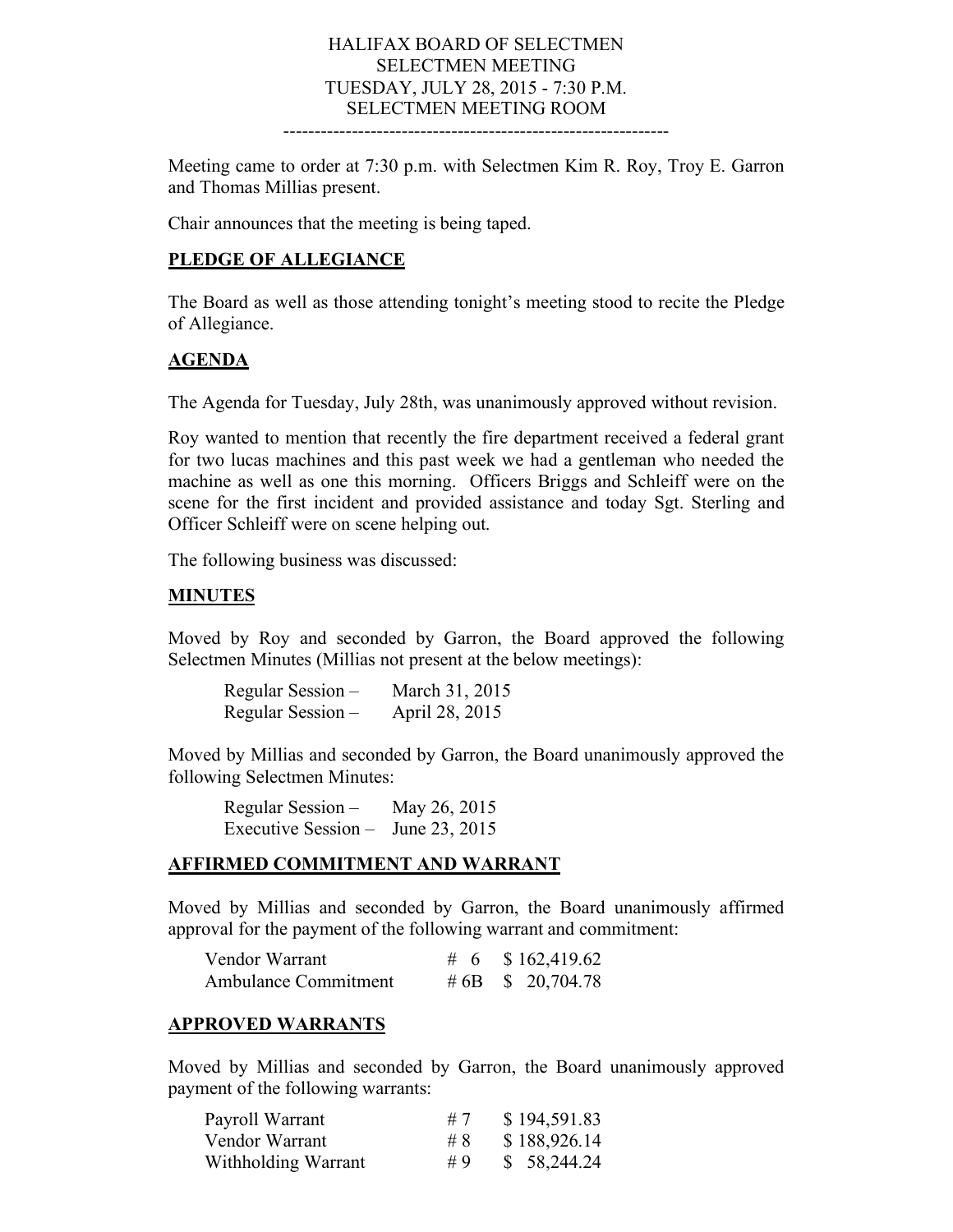Moved by Millias and seconded by Garron, the Board unanimously approved payment of the following Selectmen Bills:

|                                                                                                                       | 32.22  |
|-----------------------------------------------------------------------------------------------------------------------|--------|
|                                                                                                                       |        |
|                                                                                                                       | 40.99  |
|                                                                                                                       | 600.00 |
| MMMA (annual dues) $\ldots$ $\ldots$ $\ldots$ $\ldots$ $\ldots$ $\ldots$ $\ldots$ $\ldots$ $\ldots$ $\ldots$ $\ldots$ | 959.00 |

The Board acknowledged payment to the Treasurer for the following turnovers:

|     | AMOUNT   |  |
|-----|----------|--|
| S   | 125.00   |  |
| S   | 200.00   |  |
| \$. | 1,500.00 |  |
|     |          |  |

## **GENERAL MAIL / DISCUSSIONS**

#### Community Compact

The State is providing funding for communities to work toward "best practices" in a variety of issue areas. Listed below are a few possibilities for Halifax.

- $\triangleright$  Energy efficiency/renewable opportunities
- Budget document
- $\triangleright$  Capital planning
- $\triangleright$  Job creation/retention Cyber security
- $\triangleright$  Business continuity formal disaster recovery/backup plan

The Town can submit an application that includes three of the above measures.

Seelig asked if the Board of Selectmen interested in participating. Roy said the areas of interest for her are that Financial Planning and Capital Planning and said she wants to choose areas that are achievable.

Seelig added that can do better cyber security. Garron asked who will administer this and said that he is for anything that is positive. Seelig said that he will have an IT person next month and that there are grants available.

Moved by Millias and seconded by Garron, the Board unanimously voted in favor of Financial Planning, Capital Planning and Cyber Security.

#### LED Sign

The Town's electrician (Dan Brown) is in communication with the sign company's electrician to work out any electrical requirements (bringing power from the fire station, interface between sign and power line). Seelig will stay in touch with the electrician.

#### FMLA

Barbara Brenton notified the Board that she is starting to take FMLA leave, which the Board approved earlier this year.

#### Council on Aging

John Folino, who designed the highway barn, wrote about the option of a modular building or renovating the existing COA building. Seelig brought him up to date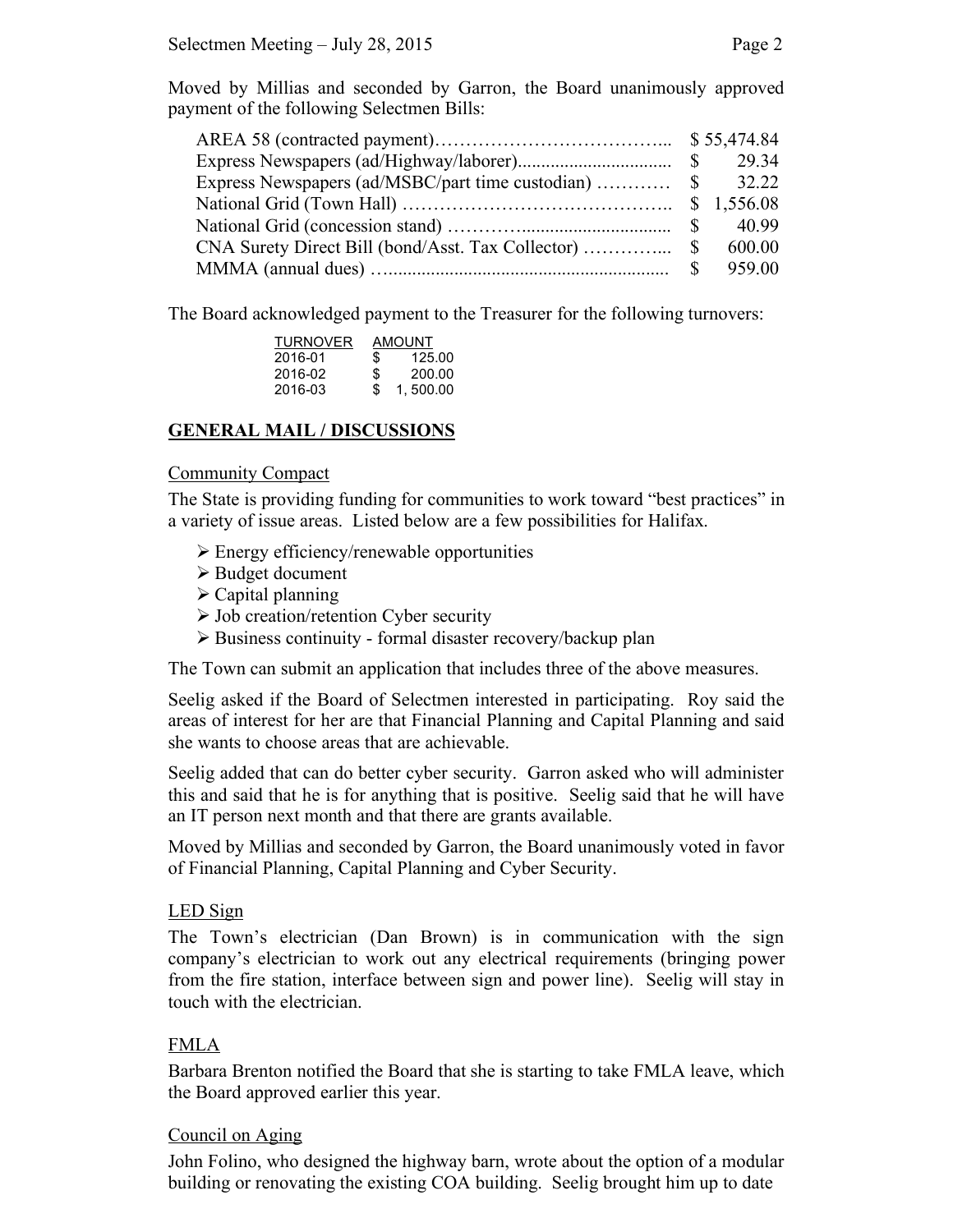about the Town's options and the State grant. He would like the Board to invite the COA and the M&SBC to meet with them at one of their upcoming meetings to talk about the possible options. Roy thought the sooner the better so August  $11<sup>th</sup>$  would be good and said that this is not a not to commitment but it is to see where they are now and what options they have.

# **SCHEDULED APPOINTMENTS**

# *Michael Zarrella – Appointment to Capital Planning*

### *Roy*

Mr. Zarrella has applied for numerous committees and he would like to be appointed to Capital Planning.

# *Mr. Zarrella*

I moved here seven years ago and am a firefighter in Brockton. I want to give back as I like the town and look forward to serving.

*Roy* 

He has a strong background regarding equipment which is needed for this committee. She asked if he has been to Town Meeting which he said yes.

## *Garron*

You would be an advocate for the whole town and need to be open-minded.

*Millias* 

Have you thought about the time needed to serve?

*Mr. Zarrella* Yes, I work a 24-hour shift.

*Roy*

Said that Capital Planning explained to him that there is not a lot of hours involved and his time would be spent with the department heads that he would be a liaison for.

Millias said that he was thrill that they were getting quality individuals on these Board and Committees.

Moved by Garron and seconded by Millias, the Board unanimously voted to appoint Michael Zarrella to the Capital Planning Committee, term to expire June 30, 2018.

# **GENERAL MAIL / DISCUSSIONS (CONTINUED)**

# Class I License Revised - Morgan Power Equipment

Joseph Salters wrote to request that his Class I license be revised to include selling trailers for transportation of utility vehicles. Seelig did not see a problem with doing this but did mention to the BOS that an abutter about some of the floodlights/spotlights shining onto neighboring properties. He is recommending that any revision in the license include a stipulation that the floodlights/spotlights be positioned so as not to shine onto/into the abutting properties.

Moved by Garron and seconded by Millias, the Board unanimously voted that the Class I license be expanded to selling trailers with the stipulation that all lights not shine on neighboring properties.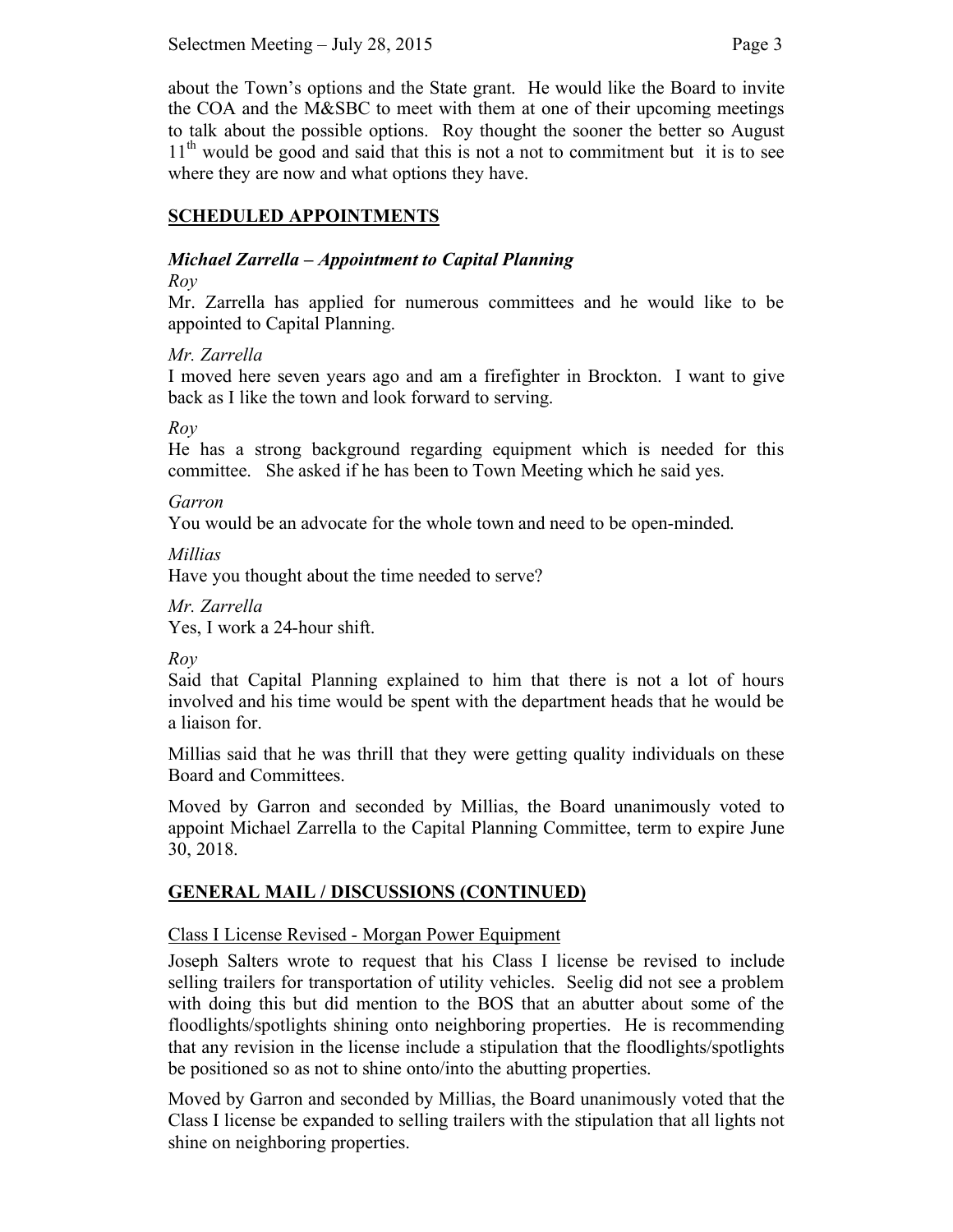# HEMA/CERT Grant

The Fire Chief announced that the CERT program has received a grant of \$3,699 for a generator, emergency lighting, binoculars, and uniforms.

Moved by Garron and seconded by Millias, the Board unanimously voted that a letter be sent to Chief Viveiros congratulating him on his efforts.

### Out-of-District Vocational Transportation

The Town Administrator in Spencer, Adam Gaudette, wrote asking for support of S. 288 which eliminates the requirement that municipalities fund transportation for out-of-district placement if they have their own vocational education program or belong to a district that does. Parents would be required to cover the costs, but if the student was eligible for free/reduced price lunch, then they would be reimbursed by the State. Seelig will make copies for the Board of Selectmen and bring back this back on August  $11<sup>th</sup>$ . Roy stated that she does not think it will stand a chance.

## 40 Carver Street – Open Air Sales

The Building Inspector has notified the residents about applying for a special permit from the ZBA for open air sales. The resident has been given to August  $24<sup>th</sup>$ . Seelig will bring back to Board on September  $8<sup>th</sup>$  to see if they filed necessary special permit.

#### 320 Monponsett Street - Sign

The sign about the former business re-locating to 40 Carver Street has been removed

#### Blackledge - Chapter 40B

The ZBA will hold two sessions in August. The first one will be on August  $10<sup>th</sup>$ where they will go through correspondence and hear a request for an extension and the second one will be August  $31<sup>st</sup>$ , which will be a session for presentations and questions.

#### Out-of-District Vocational Education Application

The appeal was denied by the State and they upheld the decision of the District to reject the application due to the failure to submit a timely application.

# **SCHEDULED APPOINTMENTS**

#### *Sylvie Carlson – Dog Hearing*

At 8:00 p.m., in accordance with MGL Chapter 140, Section 157, Roy opened a hearing to address a incident where a dog named "Archie", owned by Sylvie Carlson bit Elyse Cascadden on her left wrist while trying to break up a dog scuffle. The hearing was held at the request of the Board of Selectmen.

The following individuals were present and sworn in by Notary Public Pamela J. McSherry:

| <b>Sylvie Carlson</b> | Dog Owner - 11 Baker Street |
|-----------------------|-----------------------------|
| Elise Cascadden       | 5 Jean Street, Pembroke, MA |
| Scott M. Carlson      | 11 Baker Street             |
| Noreen Callahan       | Animal Control Officer      |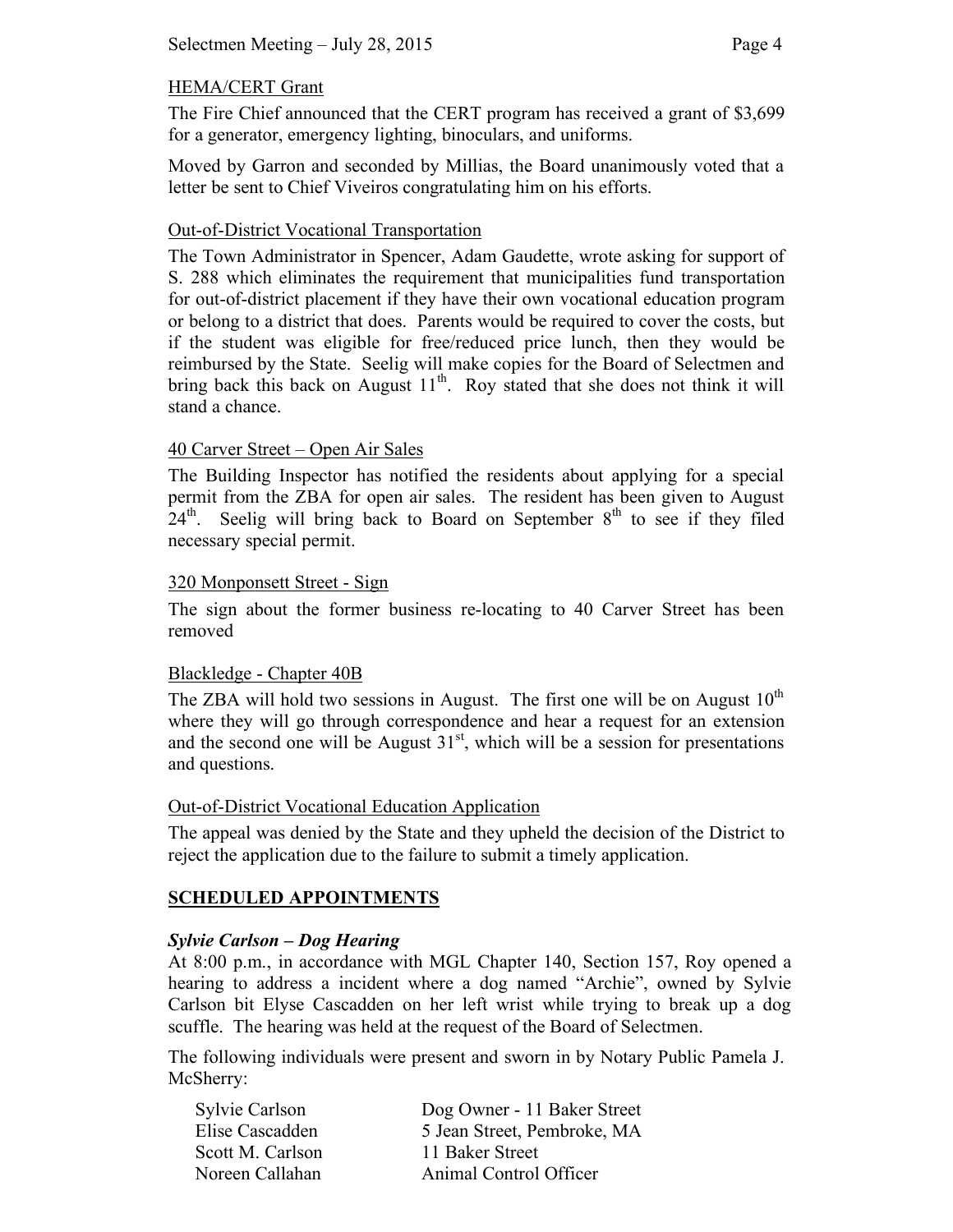#### *Noreen*

Basically we got a fax from care well urgent care saying that there was a dog bite at 11 Baker Street. We received that fax on the twenty eight of May. The bite occurred day prior and we went to 11 Baker Street. We talked to Scott Carlson who is the father the registered owner is Sylvie and he said basically it was victim family member bite where Archie your father said he was fourteen years old he was actually thirteen he got mad with one of the other dogs that was being walked. Scuffle ensued and you're name is please.

*Elise*

Elise

*Noreen*

Elise tried to break it up which is a big mistake. And so she got slightly injured.

*Garron* 

Who did the slightly injuring?

*Noreen*  Archie did

*Roy*

So

*Noreen* 

He's a Schnauzer He's a thirteen year old Schnauzer. So I believe he was cranky.

*Scott* 

He's a cranky grumpy old man.

*Garron*

Well are these dogs new to your home?

*Elise*

No

*Garron*

So they've been there before

*Elise*

Ya

*Garron* 

He didn't like the idea that you were strolling with another dog.

*Elise*

Right. They've interacted before and usually they're okay but they don't really like each other so.

*Scott*

We usually keep them separated just cuz our other dog

*Garron*

Not trying to get personal but sometimes dogs reflect other people's personalities.

*Sylvie*

That would be my husband's. No actually this is my daughter and we've had Archie for ten of his thirteen years. She got married three years ago so before that Archie grew up she grew up with Archie. So just the fact that Archie getting older and he's just he was cranky and didn't like another dog coming on to the yard. So we wanted to walk them but it didn't turn out so well.

# *Garron*

Were you badly hurt?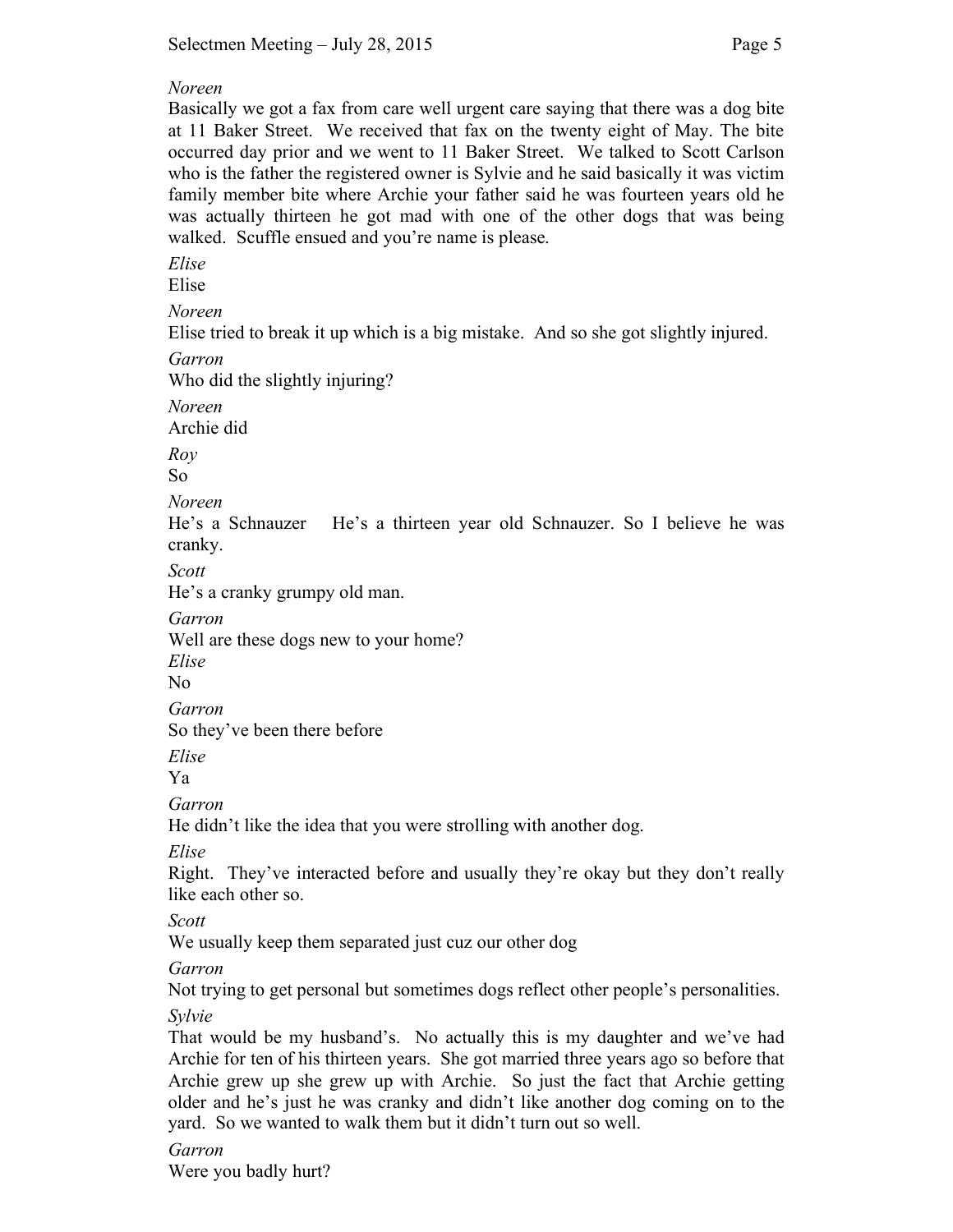*Elise* No it just really just one puncture and a couple of scrapes. *Garron* Did Archie feel badly about that? *Elise* I don't know I don't know if he did. He didn't act. *Garron* Usually tail curl up and run to the corner. *Millias* Have there been any other incidents with Archie is this like the first time that you're aware of. *Elise* Ya. He's just a small dog. *Garron* So he's okay with strangers but family members *Scott* Well I think he got jealous she was patting her own dog *Elise* Ya I think he was. *Scott* And I had him. *Garron* Was he invited to the wedding? *Scott* No that's a valid point. *Roy* What kind of dog do you have? *Elise* She's a recue so we're not really sure. She's a … *Garron* All American breed. *Sylvie* She's a … from what Dr. Hopkins could tell she's a five year old lab boxer type mix. And they play together so. *Millias*  Have there been any incidents with the other dog? *Elise* No *Sylvie* No *Garron* And the dog has rabies shots and everything up to date? *Sylvie* Ah hum *Elise* Yup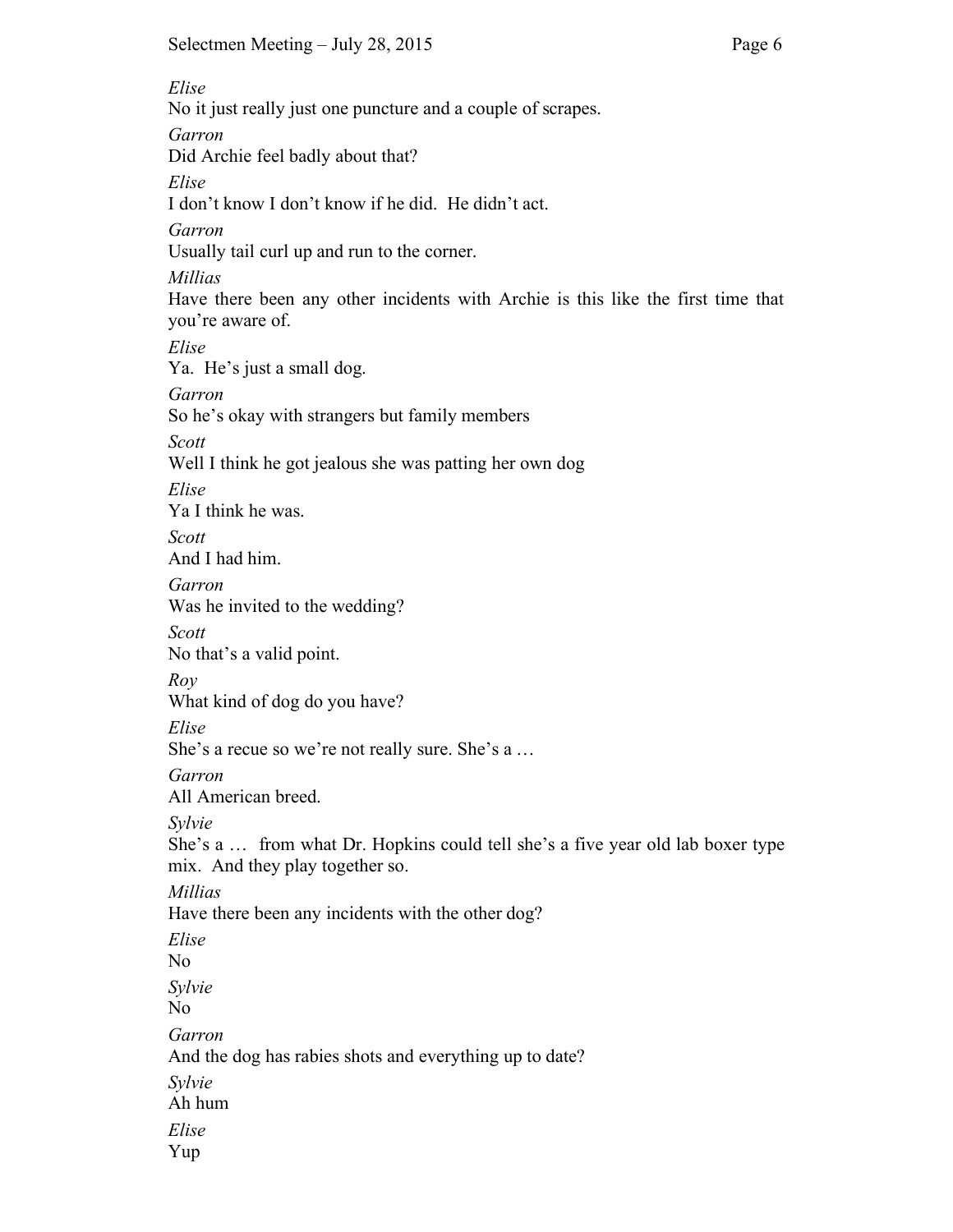## *Garron*

And did you pay did Archie pay the medical bill or did you pay

*Scott*

No, again grumpy old man

*Garron*

I make light of it we have these hearing because ya know we do have license and leash law in town (inaudible) for anyone to be hurt.

*Sylvie*

They both were on leashes.

# *Garron*

Whether it be family or not. As long as this is just a onetime incidence (inaudible).

*Millias*

It funny when I announced I was going to run for selectmen everyone kept asking me how do I like dog hearings. If it ain't barking the selectmen aren't discussing it.

*Sylvie*

He's usually in the house or the yard. It's a fenced in yard.

*Garron*

So he licensed it's fenced in you don't expect …have you made amends with him?

*Elise*

We're on good terms.

*Roy* 

So it's the policy of the board to hold a dog hearing of any bite even if it's an animal (inaudible) talked with the animal control officer. Ya like you have stated Archie he is getting older in his years and you know he may get a little cranky at times. Ya and I had Schnauzers in my family so I know that they do get cranky around other dogs.

*Millias*

There's no issue with him with other neighbors or barking at people walking by.

*Sylvie*

No

*Millias* 

Or there's no reason to believe this is a ongoing kind of thing?

*Sylvie*

No

*Roy*

Thank you so much for coming in.

*Garron*

Happy that everything turned out well.

*Sylvie*

I do have to say that rescue dogs are their personality is better than pure breed.

*Garron*

Well they appreciated the fact that they're not locked up in a cage all day.

*Sylvie*

Yes I think that has a lot to do with it. They're very thankful.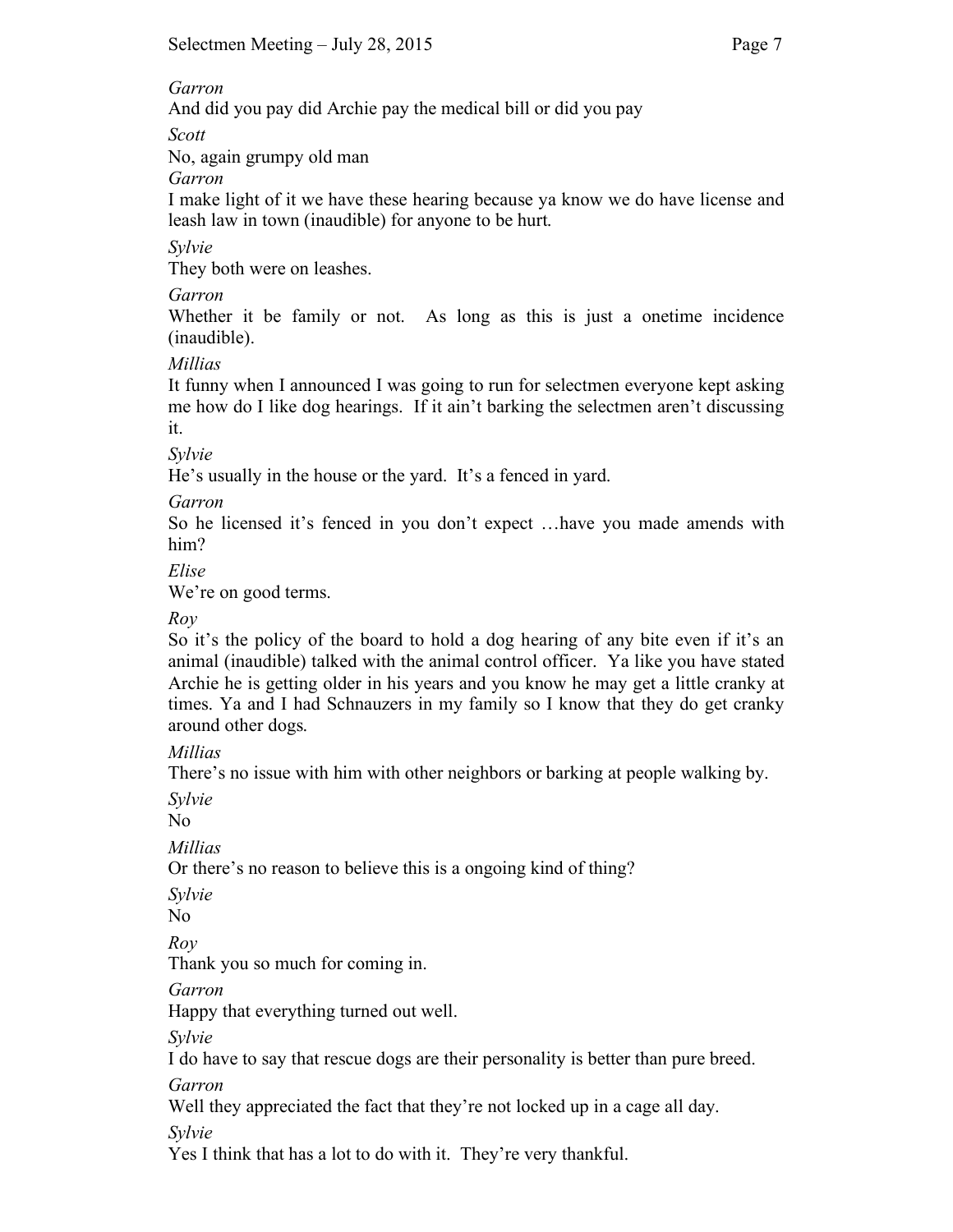*Garron* I know I am. Thank you very much. *Sylvie* Thank you *Roy* Thank you for coming in I'm glad it worked out. *Garron* Have a great summer and tell Archie to behave himself. Just because he's very back to the puppy days doesn't mean he's a puppy. *Sylvie* I'll have a stern talk with him. *Roy* Thank you so much for coming in. *Garron*  Have a good night.

# **GENERAL MAIL / DISCUSSIONS (CONTINUED)**

# Clean up  $5<sup>th</sup>$  Avenue Beach

On July 21, the Parks Commission met with a number of residents interested in making improvements to the area around the  $5<sup>th</sup>$  Avenue Beach (the Parks Commission has jurisdiction for this parcel). One of the items discussed was grills and the Parks Commission agreed with the advice from the Fire Chief that propane tank grills are okay but not charcoal grills (problems with cleaning up and can reignite) and no fire pits. Residents also discussed the possibility of putting in a floating dock, a sandbox, a volleyball court, a horseshoe pit, more trash barrels and picnic tables, regular spraying for poison ivy and the removal of dead trees. The Park Commissioners will be moving ahead on getting rid of the poison ivy and the removal of dead trees. They may have additional money for more trash barrels or tables.

Roy said that it looks great down there and added that she is concerned with the floating dock idea because we do not have life guards.

Garron does not think we should put too many fixed things down there because then the town will have to worry about maintaining it. If people want to bring volleyball net that's a different story.

Millias asked who would pick up the trash and Seelig said it would be Howland.

# Public Records Act

The Legislature is discussing various proposals about the public records law. Seelig's understanding is that the discussion will continue into September, but the Board may wish to state its views. He will make copies for the Board and bring back on August  $11^{th}$ .

# Chapter 90/Paving Work Reimbursement

Moved by Millias and seconded by Garron, the Board unanimously voted to affirm the Chapter 90 WRAP reimbursement in the amount of \$40,64 for the paving work on Plymouth Street.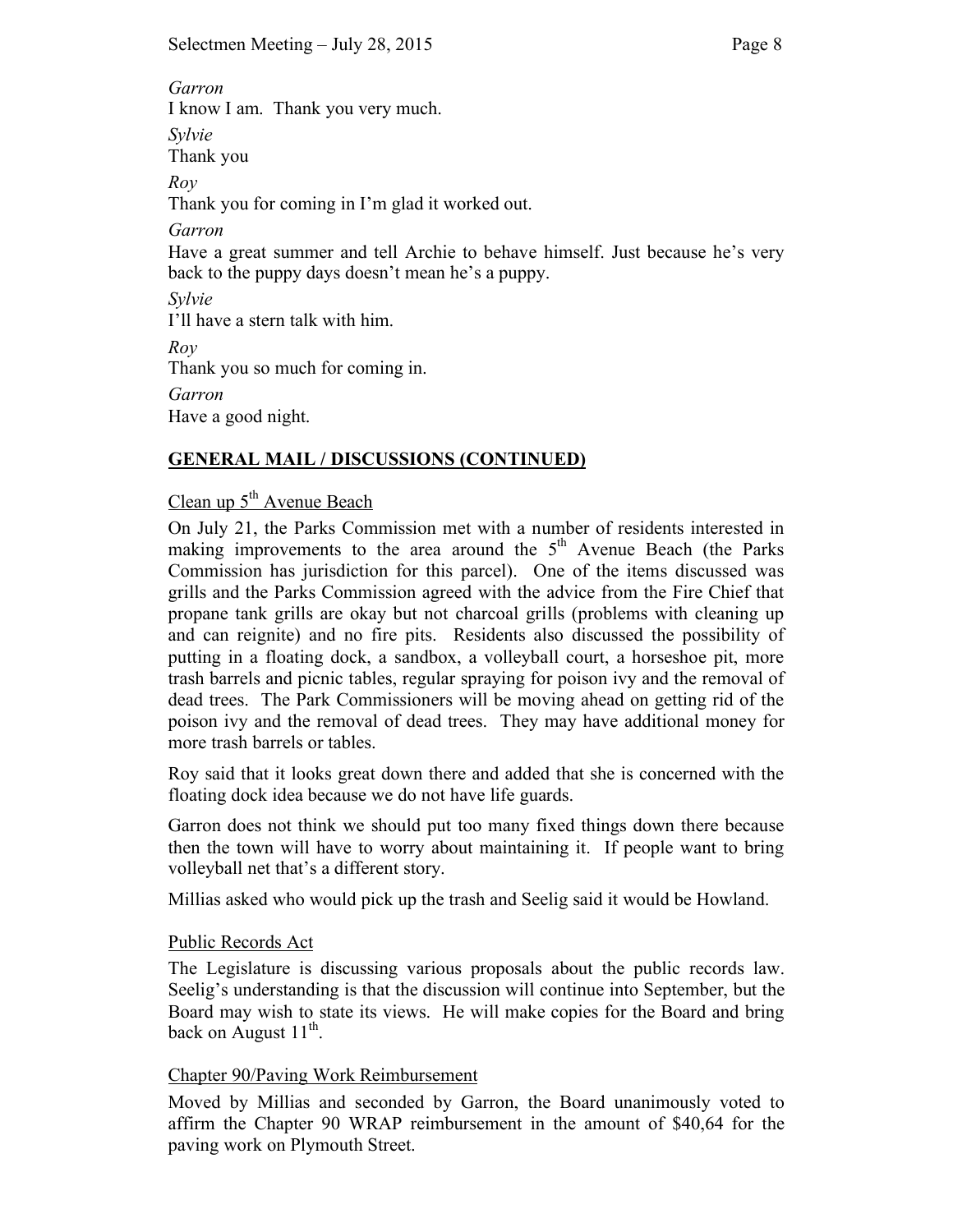# Theresa Levinson - Halifax in Lights

Theresa Levinson is interested in being appointed to Halifax in Lights. Seelig recommends that the BOS invite all committee members in on August  $18<sup>th</sup>$  to discuss the 2015 edition of the event and plans for the 2016 edition. The BOS was okay with them coming in.

# State Budget

The following were approved by the Governor:

- 200,000 for Plymouth and Bristol Mosquito Control beyond their normal funding.
- $\geq$  \$50,000 for the Town of Halifax for design of a new Council on Aging (this would include the possibility of rehabbing an existing building).
- $\geq$  \$20,000 for the Monponsett Watershed Association for testing and reporting of Monponsett Pond from July 1 to September 30, 2015.

The following item was vetoed:

• \$50,000 for the Central Plymouth County Water District for improvement and management of lakes and ponds.

Seelig is asking that the Board request the Legislature to override the veto on the District and notify the other communities in the District requesting that they do the same.

Moved by Garron and seconded by Millias, the Board unanimously voted to send a letter to the Legislature requesting that they override the veto on the District for and notify the other communities in the district requesting that they do the same.

# Fire Department Surplus Vehicle

Moved by Millias and seconded by Garron, the Board unanimously voted to declare the 1986 Blazer as Surplus, move the vehicle to the Town Barn and start the sale process.

# Burrage Pond - Elm Street Property

Jason Zimmer of Fisheries and Wildlife wrote to say that the state is working on a formal survey plan for the proposed parking lot (12 cars with the possibility of expanding it to 16). Seelig hopes to hear from them within the next few months with a plan.

# Halifax Trails Extension

Because variances are connected with time limits for them to be implemented and because little work has been done on the Halifax Trails multi-family project between Halifax Meadows and Parsons Lane, the developer needs to go back to ZBA to get an extension. No action is needed from the Board just a fyi about the status of the project.

# MA Fair Share

The Massachusetts Fair Share is requesting a letter of support for more funding from the State for pre-K education of children. However, the text does not cite a bill number, an amount, etc., and probably would have been more appropriate when the state budget was being discussed.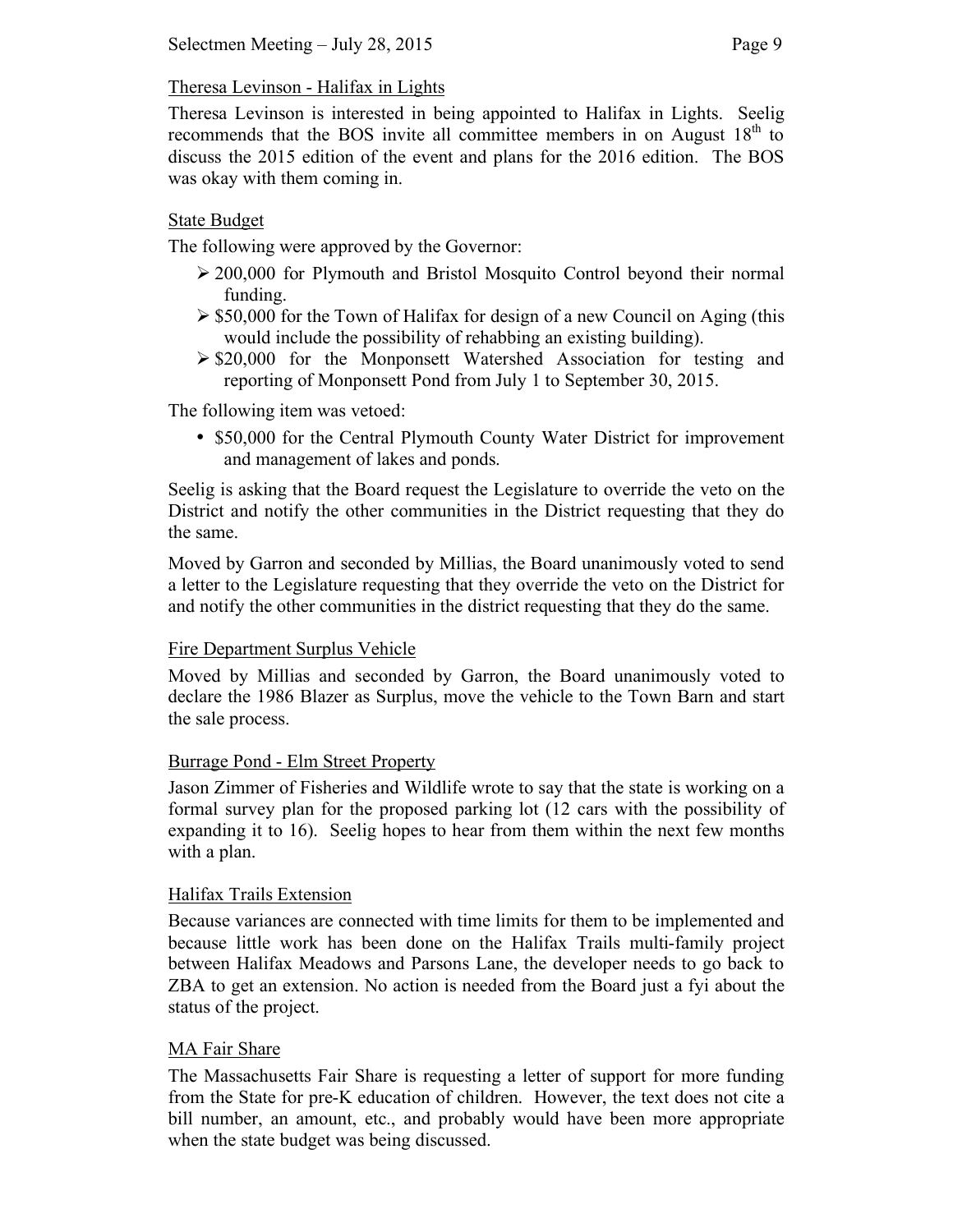The Board of Selectmen could send a letter to the Governor regarding the veto of the funding for kindergarten programs (full day). Garron would like to address the issue but it is the Board's decision. Millias' reaction is that we need to start somewhere to balance the budget. Roy added that this grant was to start full-day kindergarten.

## Monponsett/Brockton Dam

Seelig sent letters to Brockton Water Commission, Mayor Carpenter, and the Brockton City Council. If he does not receive any replies by August  $11<sup>th</sup>$ , he plans on trying to set up a presentation about the Brockton Dam at the Brockton Public Library. He also will also check with OCPC and possibly the MetroSouth Chamber of Commerce about available meeting spaces. Roy wanted to say that Seelig did a tremendous job on the letters and is grateful that he is spear-heading this and she appreciate all that he has done.

Millias said that every day there is turmoil in Brockton and feels that Halifax is low on their list. Roy understood what Millias is saying but said we need to continue to "chirp".

## Thank You from Michelle LaBelle

Michelle LaBelle wrote a note thanking the Council on Aging for its efforts in helping to find transportation for a family member.

Moved by Garron and seconded by Millias, the Board unanimously voted to send a letter to the Council on Aging with a copy of Ms. LaBelle's letter.

#### Council on Aging Vans – Parking

The vans are now being parked out back. Garron wanted to add that he got mixed views from residents, some okay being parked out front and some wanted parking out back.

#### Recycling Fee for FY2016

The Board was given material on the solid waste fund cash flow and the solid waste enterprise fund retained earnings analysis, to review. The Board will need to consider increasing the fee some in order to set aside money for the new truck along with any capital planning projects for the center. Seelig will bring back on August  $11^{th}$ .

#### Problem Properties

#### *44 Hemlock Road*

There is more than one junk vehicle. Seelig will write a non certified letter to the owners requesting that they bring the property into compliance by August  $11<sup>th</sup>$ and note that he'll report to the BOS on that date.

#### *43 Hemlock Road*

Will do the same as above

#### *0 Hickory Road*

It looks as if someone is taking advantage of a non resident who has undeveloped land. There are piles of cut wood, storage sheds, junk canisters and gasoline canisters. With the Board's permission Seelig will notify the landowner and put notices up that all materials must be moved to at least 10 feet off the pavement and off the town's right of way.